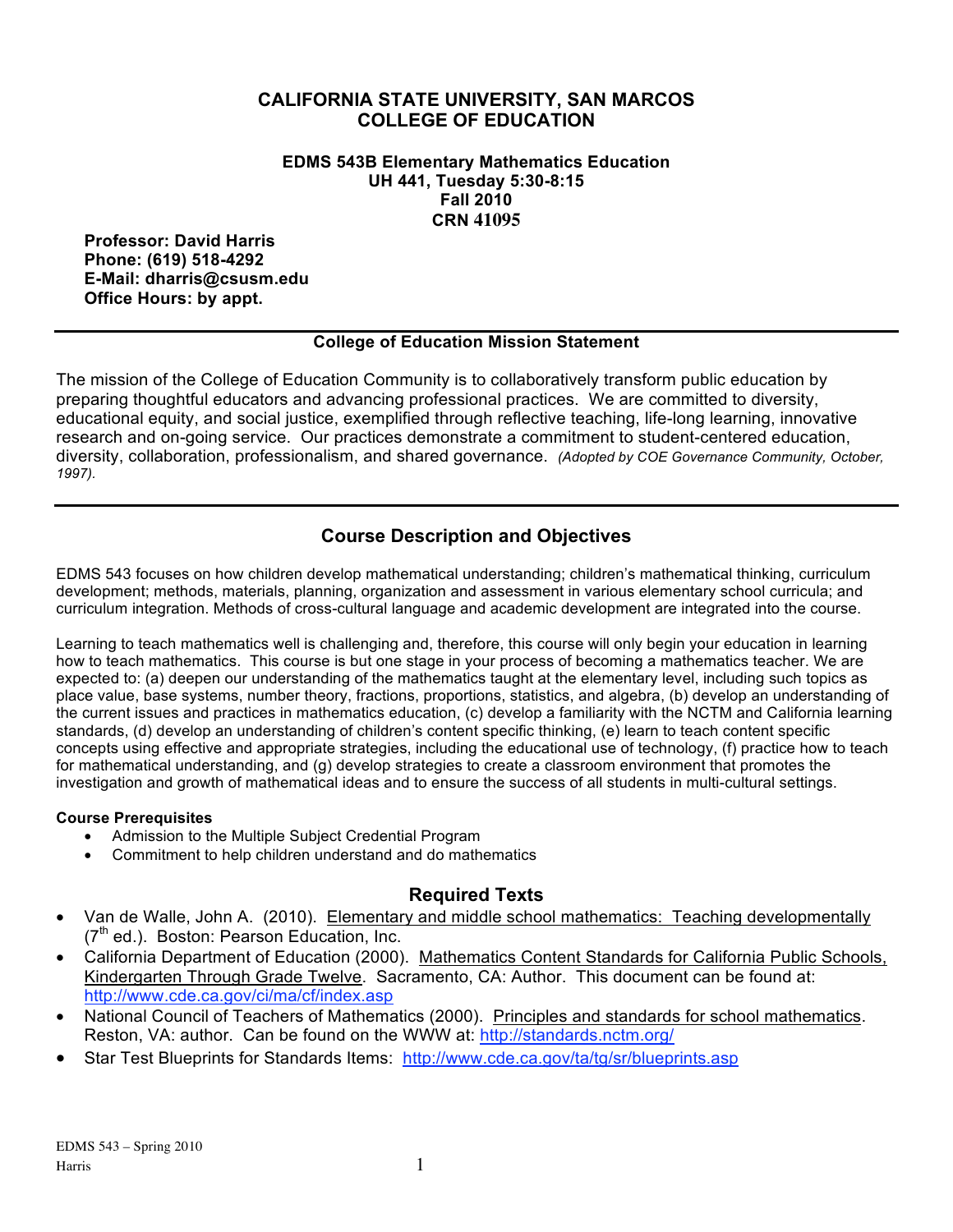### **Authorization to Teach English Learners**

This credential program has been specifically designed to prepare teachers for the diversity of languages often encountered in California public school classrooms. The authorization to teach English learners is met through the infusion of content and experiences within the credential program, as well as additional coursework. Students successfully completing this program receive a credential with authorization to teach English learners.

*(Approved by CCTC in SB 2042 Program Standards, August 02)*

# **STUDENT LEARNING OUTCOMES**

### **Teacher Performance Expectation (TPE) Competencies**

The course objectives, assignments, and assessments have been aligned with the CTC standards for Multiple Subject Credential. This course is designed to help teachers seeking a California teaching credential to develop the skills, knowledge, and attitudes necessary to assist schools and district in implementing effective programs for all students. The successful candidate will be able to merge theory and practice in order to realize a comprehensive and extensive educational program for all students. You will be required to formally address the following TPEs in this course:

TPE 1A, TPE 2

# **California Teacher Performance Assessment (CalTPA)**

Beginning July 1, 2008 all California credential candidates must successfully complete a state-approved system of teacher performance assessment (TPA), to be embedded in the credential program of preparation. At CSUSM this assessment system is called the CalTPA or the TPA for short.

To assist your successful completion of the TPA a series of informational seminars are offered over the course of the program. TPA related questions and logistical concerns are to be addressed during the seminars. Your attendance to TPA seminars will greatly contribute to your success on the assessment.

Additionally, COE classes use common pedagogical language, lesson plans (lesson designs), and unit plans (unit designs) in order to support and ensure your success on the TPA and more importantly in your credential program.

The CalTPA Candidate Handbook, TPA seminar schedule, and other TPA support materials can be found on the COE website provided at the website provided: http://www.csusm.edu/coe/CalTPA/ProgramMaterialsTPA.html

## **College of Education Attendance Policy**

Due to the dynamic and interactive nature of courses in the College of Education, all students are expected to attend all classes and participate actively. At a minimum, students must attend more than 80% of class time, or s/he may not receive a passing grade for the course at the discretion of the instructor. Individual instructors may adopt more stringent attendance requirements. Should the student have extenuating circumstances, s/he should contact the instructor as soon as possible. *(Adopted by the COE Governance Community, December, 1997).*

**For every absence you will lose 5 points. You are able to earn extra credit for one absence. If you miss two class sessions or are late (or leave early) more than three sessions, you cannot receive a grade of "A".** Should you have extenuating circumstances, contact the instructor as soon as possible. Please discuss with me any extenuating circumstances that will cause you to miss class prior to your absence. Attendance will be taken at each class session. Furthermore, grades on assignments turned in late will be lowered unless **prior arrangements** have been made with the instructor.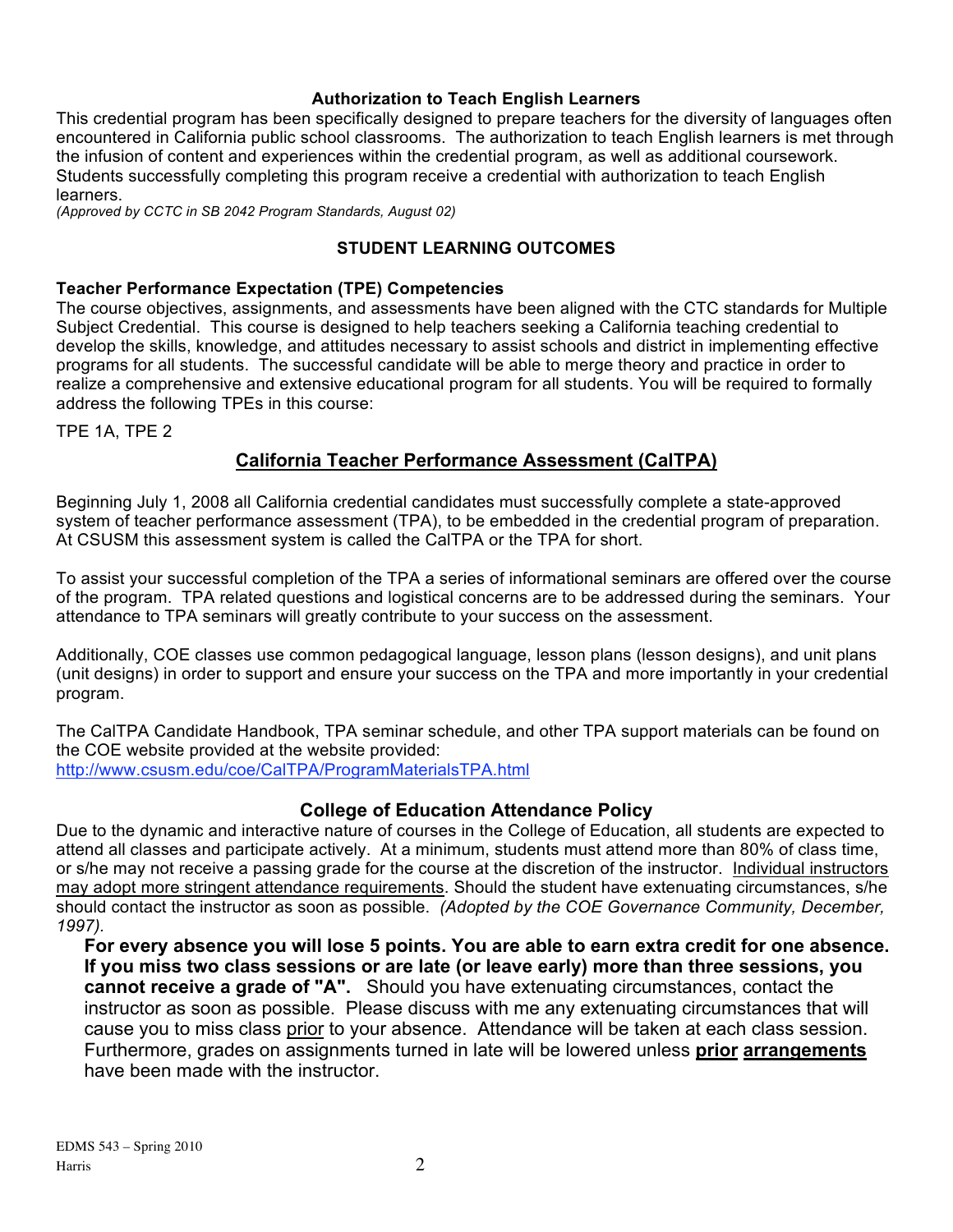### **Students with Disabilities Requiring Reasonable Accommodations**

Students with disabilities who require reasonable accommodations must be approved for services by providing appropriate and recent documentation to the Office of Disable Student Services (DSS). This office is located in Craven Hall 5205, and can be contacted by phone at (760) 750-4905, or TTY (760) 750-4909. Students authorized by DSS to receive reasonable accommodations should meet with their instructor during office hours or, in order to ensure confidentiality, in a more private setting.

# **Course Requirements Reading Reflections (30 points)**

Most weeks, students will reflect on the assigned readings. These reflections should clearly articulate your thoughts based on prompts provided by the instructor. Articulation of personal connection as well as subjects for which you wish more clarity or information will be used to inform instruction in this course. *Reflections are usually due Sunday before Tuesday's class. I review them to inform instruction.*

## **Math Activity with "Thinking Tool" (20 points)**

You and team will provide a 30-40 minute experience with a topic that introduces the class to "thinking tools" one can employ for learning. You will sign up for a specific class session. The purpose is to design an activity for a specific standard that offers students an opportunity to think through a problem with a physical tool. Specific details and requirements for this activity will be given in class and are provided below.

### **Student Interviews (40 points)**

You will conduct a series of two different student interviews based on questions provided in class. For each interview, you will pose mathematical problems to any one student at a predetermined grade level. The purpose is to get you to begin thinking about students' mathematical understanding, to learn how to effectively pose questions and interpret the meaning of students' answers, and to provide you with an opportunity to interact with students.

## **Mathematical Resources and Lesson (80 points)**

The purpose of this assignment is to help you learn how to design effective mathematical activities and lessons and to provide an opportunity for you to practice teaching mathematics. Working in small groups of 2-3 members, your team will first compile 10 resources each on a predetermined mathematical topic (10 points). Each pair of students will design one standards-based lesson that you will teach. (30 points). The purpose of this activity is to help you learn how to design effective mathematical activities, to provide you with an opportunity to begin compiling resources, and to provide an opportunity for you to practice teaching mathematics.

### **Participation & Professionalism (15 points)**

This course is designed for active learning during class sessions. In order for this course to succeed for individuals and the group, students must come to class prepared to discuss assigned readings/topics and to participate in class activities.

### **Final Reflection (15 points)**

This final reflection should articulate your progress on the journey towards becoming an excellent math instructor. What have you learned? What still concerns/confuses you? What elements of this course will you make a promise to yourself to integrate into your instruction that you would not have known before?

### **For every absence you will lose 5 points. You are able to earn extra credit for one absence.**

## **Extra Credit (10 points): Extra Interview**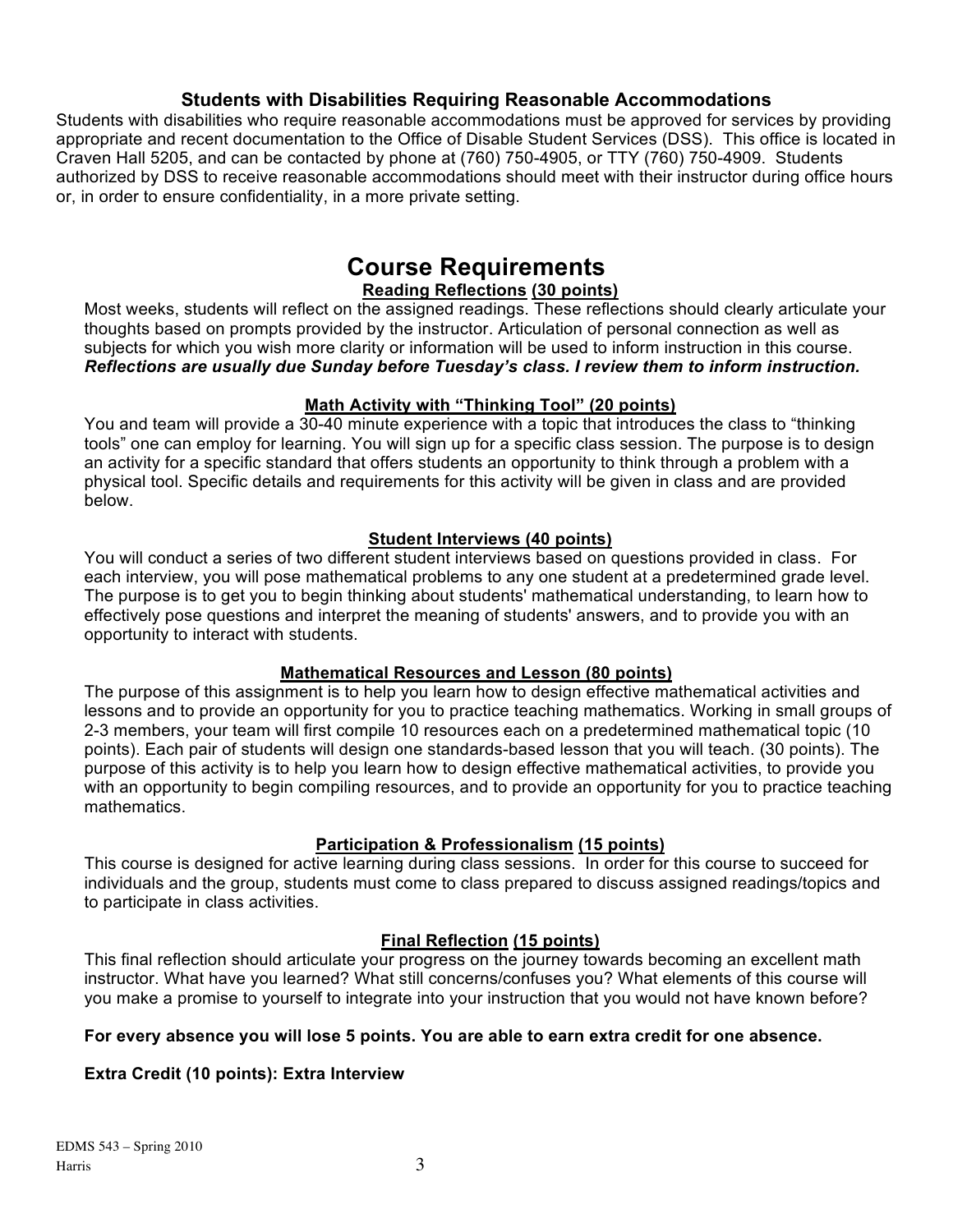# **Grading Standards**

Grades will be based on the following grading scale:

| A    | $93 - 100\%$ |
|------|--------------|
| А-   | $90 - 92\%$  |
| В+   | $88 - 89%$   |
| R    | $83 - 87%$   |
| B-   | $80 - 82%$   |
| C+   | $78 - 79%$   |
| C.   | $73 - 77%$   |
| $C-$ | $70 - 72%$   |
|      |              |

#### **All University Writing Requirement**

The CSUSM writing requirement of 2500 words is met through the completion of course assignments. Therefore, all writing will be looked at for content, organization, grammar, spelling, and format.

#### **CSUSM Academic Honesty Policy**

"Students will be expected to adhere to standards of academic honesty and integrity, as outlined in the Student Academic Honesty Policy. All written work and oral presentation assignments must be original work. All ideas/materials that are borrowed from other sources must have appropriate references to the original sources. Any quoted material should give credit to the source and be punctuated with quotation marks.

Students are responsible for honest completion of their work including examinations. There will be no tolerance for infractions. If you believe there has been an infraction by someone in the class, please bring it to the instructor's attention. The instructor reserves the right to discipline any student for academic dishonesty in accordance with the general rules and regulations of the university. Disciplinary action may include the lowering of grades and/or the assignment of a failing grade for an exam, assignment, or the class as a whole."

Incidents of Academic Dishonesty will be reported to the Dean of Students. Sanctions at the University level may include suspension or expulsion from the University.

#### **Plagiarism:**

As an educator, it is expected that each student will do his/her own work, and contribute equally to group projects and processes. Plagiarism or cheating is unacceptable under any circumstances. If you are in doubt about whether your work is paraphrased or plagiarized see the Plagiarism Prevention for Students website

http://library.csusm.edu/plagiarism/index.html. If there are questions about academic honesty, please consult the University catalog.

#### **USE of TECHNOLOGY**

Students are expected to demonstrate competency in the use of various forms of technology (i.e. word processing, electronic mail, WebCT6, use of the Internet, and/or multimedia presentations). Specific requirements for course assignments with regard to technology are at the discretion of the instructor. Keep a digital copy of all assignments for use in your teaching portfolio. Most assignments will be submitted online, and some will be submitted in hard copy as well. Details will be given in class.

#### **Electronic Communication Protocol:**

Electronic correspondence is a part of your professional interactions. If you need to contact the instructor, e-mail is often the easiest way to do so. It is my intention to respond to all received e-mails in a timely manner. Please be reminded that e-mail and on-line discussions are a very specific form of communication, with their own nuances and etiquette. For instance, electronic messages sent in all upper case (or lower case) letters, major typos, or slang, often communicate more than the sender originally intended. With that said, please be mindful of all e-mail and on-line discussion messages you send to your colleagues, to faculty members in the College of Education, or to persons within the greater educational community. All electronic messages should be crafted with professionalism and care. Things to consider:

• Would I say in person what this electronic message specifically says?

- How could this message be misconstrued?
- Does this message represent my highest self?
- Am I sending this electronic message to avoid a face-to-face conversation?

In addition, if there is ever a concern with an electronic message sent to you, please talk with the author in person in order to correct any confusion.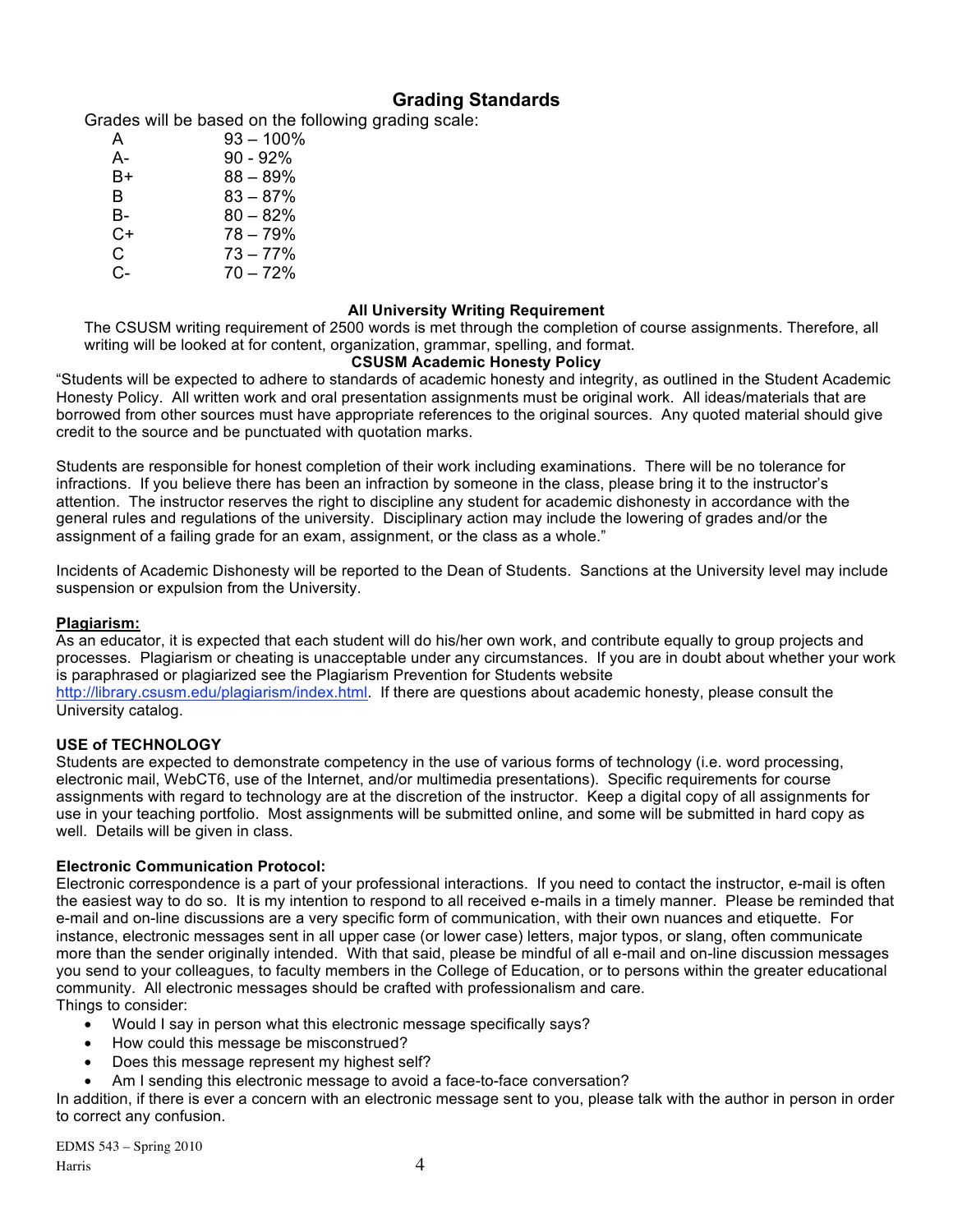| <b>Date</b>          | <b>Session Topics</b>                                                                                                                                                                       | <b>Reading Topics and</b><br><b>Chapters</b><br>(Reflections are due either<br><b>Sunday or Monday before</b><br>class)                                          | <b>Assignments to be completed</b><br><b>BEFORE Class Session</b>                                               |
|----------------------|---------------------------------------------------------------------------------------------------------------------------------------------------------------------------------------------|------------------------------------------------------------------------------------------------------------------------------------------------------------------|-----------------------------------------------------------------------------------------------------------------|
| Session 1<br>8/31/10 | Introduction to<br><b>Mathematics Education</b><br>•Approaching instruction<br>with a love for math<br>•Social construction of<br>knowledge                                                 |                                                                                                                                                                  |                                                                                                                 |
| Session 2<br>9/7/10  | How best to learn math?<br>• Conjecture and reflection<br>• What research says<br>• "Doing Math"                                                                                            | Van de Walle: Ch 2,<br><b>Exploring What It Means To</b><br>Know And Do Mathematics.<br>(Reflection to be<br>assigned)                                           | Reading reflection to be assigned<br>(Due Sunday, 9/5).                                                         |
| Session 3<br>9/14/10 | How best to teach math?<br>•First Phase of Three<br><b>Phase Lesson Model</b><br>•The Textbook's Role<br><u>•Assignment Help:</u><br><b>Conducting Student</b><br>Interviews                | Van de Walle: Ch. 3,<br><b>Teaching Through Problem</b><br>Solving.;<br>Ch.14 Algebraic Thinking,<br>pp.254-264 only.<br>(Reflection to be<br>assigned)          | Reading reflection to be assigned<br>(Due Sunday, 9/12).                                                        |
| Session 4<br>9/21/10 | How do I know there is<br>learning?<br>Lesson design &<br>assessment:<br>•The instructional<br>advantages of making<br>thinking public.<br>-- Form Working Groups<br>for "Tools" assignment | Van de Walle: Ch. 4,<br>Planning in the Problem-<br><b>Based Classroom;</b><br>Ch. 5, Building Assessment<br>Into Instruction.<br>(Reflection to be<br>assigned) | Reading reflection to be assigned<br>(Due Sunday, 9/19).                                                        |
| Session 5<br>9/28/10 | <b>Planning for application</b><br>and connection for<br>students:<br>•The power of models for<br>student depth of<br>knowledge.                                                            | Van de Walle: Ch 6                                                                                                                                               | Reading reflection to be<br>assigned (Due Monday, 10/4)<br>Interview 1 due for first $\frac{1}{2}$ of<br>class. |
| Session 6<br>10/5/10 | Access for all students.<br>Multiple points of entry.                                                                                                                                       | Van de Walle: Ch 8, Early<br>Number Concepts and<br>Number Sense.<br>Ch 9, Developing Meaning<br>For The Operations.                                             | Reading reflection to be assigned<br>(Due: TBD).<br>Interview 1 due for second 1/2<br>of class.                 |
|                      |                                                                                                                                                                                             |                                                                                                                                                                  | Thinking tools #1 meet with<br><b>Professor to discuss</b><br>presentation. Meet at 5 or 8:15                   |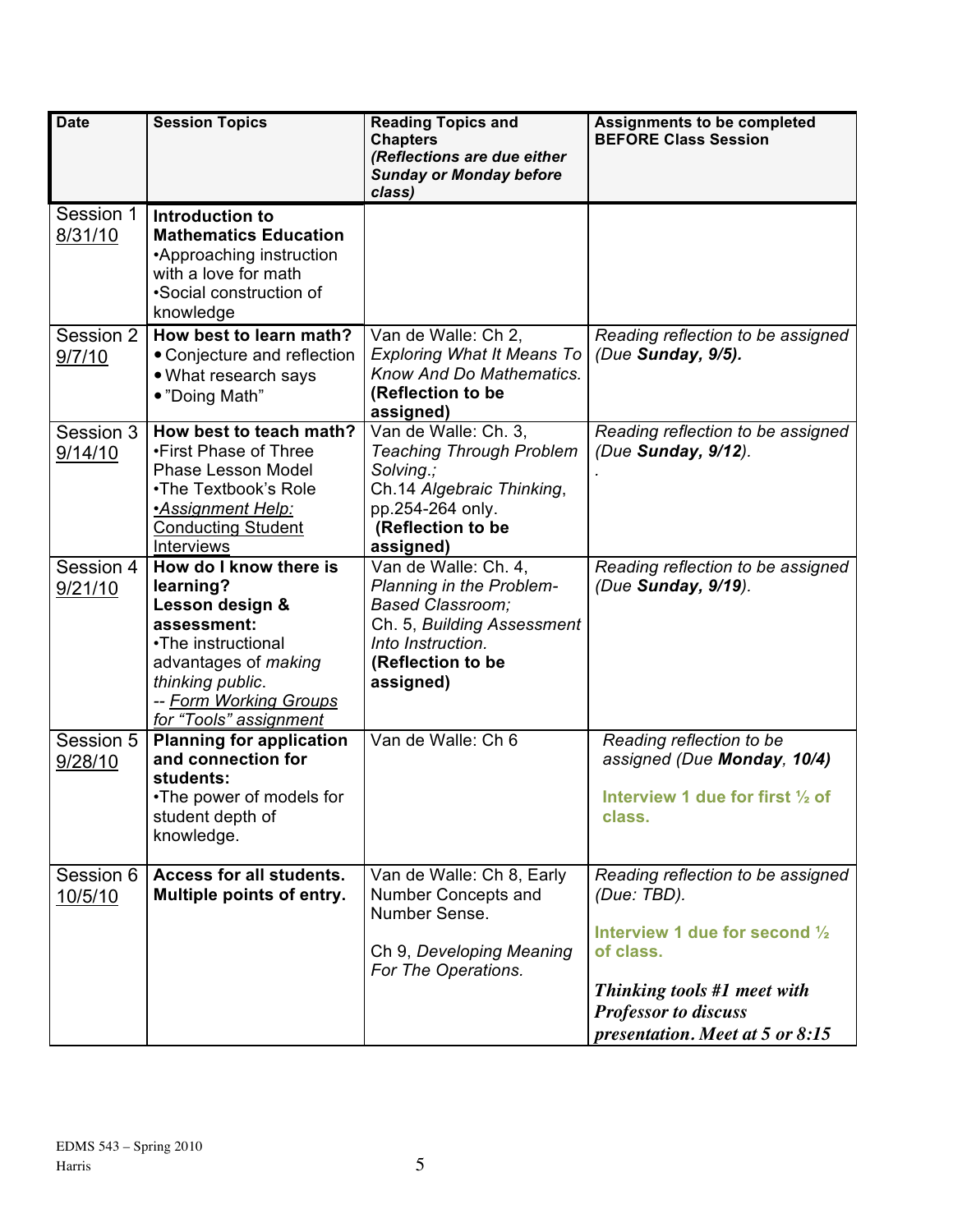| Session 7             | <b>Student to Student Talk</b>                                | <b>CGI Video Analysis</b>                                                  | <b>Blog Assignment</b>                                                                 |
|-----------------------|---------------------------------------------------------------|----------------------------------------------------------------------------|----------------------------------------------------------------------------------------|
| 10/12/10              |                                                               |                                                                            | (Due Monday, 10/11)                                                                    |
|                       |                                                               |                                                                            | <b>Thinking Tools presentation #1</b><br>-Whole numbers/ Counting<br><b>Grades k-1</b> |
|                       |                                                               |                                                                            |                                                                                        |
|                       |                                                               |                                                                            | Thinking tools #2 meet with                                                            |
|                       |                                                               |                                                                            | <b>Professor to discuss</b>                                                            |
|                       |                                                               |                                                                            | presentation. Meet at 5 or 8:15                                                        |
| Session 8<br>10/19/10 | <b>Fostering Deeper</b><br>thinking:<br>•Modeling, big ideas, | Van de Walle: Ch 10,<br><b>Helping Children Master</b><br>the Basic Facts. | Reading reflection to be assigned<br>(Due TBD).                                        |
|                       | procedural fluency                                            |                                                                            | <b>Thinking Tools presentation #2</b>                                                  |
|                       | .Writing in the math class                                    | Ch. 11, Developing Whole                                                   | - Whole numbers/ place value                                                           |
|                       |                                                               | # Place value Concepts                                                     | Grades 2-5                                                                             |
|                       |                                                               |                                                                            | Thinking tools #3 meet with                                                            |
|                       |                                                               |                                                                            | <b>Professor to discuss</b>                                                            |
|                       |                                                               |                                                                            | presentation. Meet at 5 or 8:15                                                        |
| Session 9             | <b>Lesson planning</b>                                        | Van de Walle: Ch 12,                                                       | Reading reflection to be assigned                                                      |
| 10/26/10              | refinement:<br>•Student-to-student                            | Developing Strategies for<br>Whole # Computation                           | (Due TBD).                                                                             |
|                       | discussion                                                    |                                                                            | <b>Thinking Tools presentation #3</b>                                                  |
|                       | •Conjecture                                                   | Ch 13: Using                                                               | -Whole number Computation                                                              |
|                       | •Metacognition/Reflection                                     | <b>Computational Estimation</b><br>w/ Whole #'s.                           | Grades 1-6                                                                             |
|                       |                                                               |                                                                            | Thinking tools #4 meet with                                                            |
|                       |                                                               |                                                                            | <b>Professor to discuss</b>                                                            |
|                       |                                                               |                                                                            | presentation. Meet at 5 or 8:15                                                        |
| Session 10            | <b>Lesson Planning</b>                                        | Van de Walle: Ch 15,                                                       | Reading reflection to be assigned                                                      |
| 11/2/10               | workshop - Final                                              | <b>Developing Fraction</b>                                                 | (Due TBD).                                                                             |
|                       | touches.                                                      | Concepts                                                                   |                                                                                        |
|                       |                                                               |                                                                            | <b>Thinking Tools presentation #4</b>                                                  |
|                       |                                                               | Van DeWalle: Ch. 16,<br>Developing Strategies for                          | -Fraction concepts Gr.2-6                                                              |
|                       |                                                               | <b>Fraction Computation</b>                                                | <b>3-Phase Lesson Due</b>                                                              |
|                       |                                                               |                                                                            |                                                                                        |
|                       |                                                               |                                                                            | Thinking tools #5 meet with                                                            |
|                       |                                                               |                                                                            | <b>Professor to discuss</b>                                                            |
|                       |                                                               |                                                                            | presentation. Meet at 5 or 8:15                                                        |
|                       |                                                               |                                                                            |                                                                                        |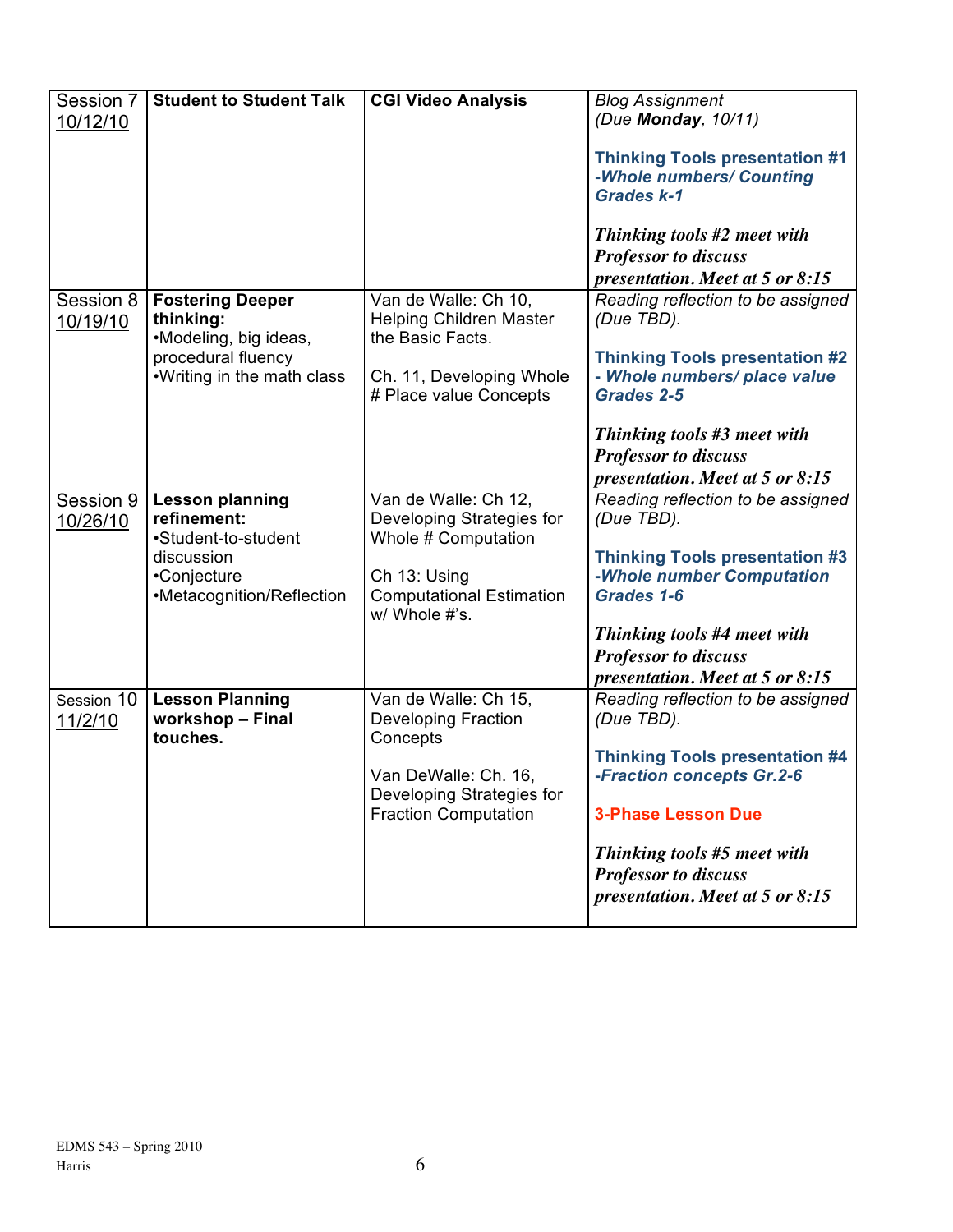| Session 11<br><u>11/9/10</u> | <b>Writing in Math</b>                                   | Van de Walle: Ch. 17,<br>Decimals, Percents.     | Reading reflection to be assigned<br>(Due TBD).<br>.Interview 2 due for first 1/3 of<br>class.<br><b>Thinking Tools presentation #5</b><br>-Decimal concepts Gr 2-6<br>Thinking tools #6 meet with<br><b>Professor to discuss</b><br>presentation. Meet at 5 or 8:15 |
|------------------------------|----------------------------------------------------------|--------------------------------------------------|----------------------------------------------------------------------------------------------------------------------------------------------------------------------------------------------------------------------------------------------------------------------|
| Session 12<br>11/16/10       | TPA Lesson Workshop.                                     | Van De Walle: Ch. 18,<br>Proportional Reasoning. | Reading reflection to be assigned<br>(Due TBD).<br>.Interview 2 due for second 1/3<br>of class.<br><b>Thinking Tools presentation #6</b><br>-Proportional reasoning<br>concepts Gr 3-6                                                                               |
| Session 13<br>11/23/10       | <b>Assessment II Rubrics</b><br>and Qualitative Criteria | To Be Determined                                 | . Interview 2 due for last 1/3 of<br>class.<br>•TPA Lesson and reflections<br>due.                                                                                                                                                                                   |
| Session 14<br>11/30/10       | <b>Review of Big Ideas</b>                               | To Be Determined                                 |                                                                                                                                                                                                                                                                      |
| Session 15<br>12/7/10        | Final reflections on the<br>course                       | To Be Determined                                 | <b>Final reflections due</b>                                                                                                                                                                                                                                         |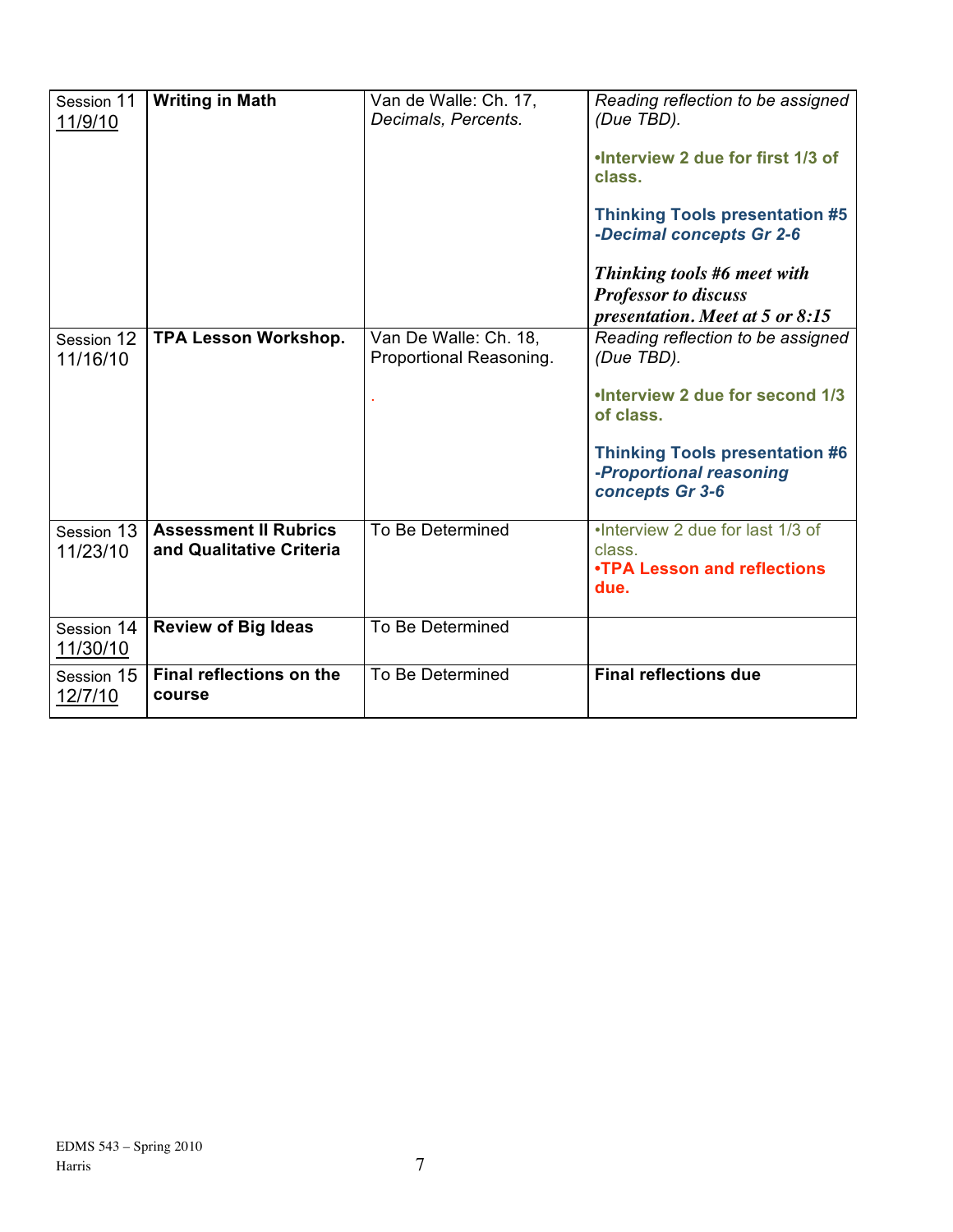### **Math Activity with "Thinking Tool"** EDMS 543

Your team will provide a 30-40 minute experience with a topic that introduces the class to "thinking tools" one can employ for learning. This means anything that can be manipulated, such as beans, blocks, cards, string. The point is that students use these to model or make and test conjectures about mathematics. In a dynamic classroom, students are familiar with and **choose from** various mathematical thinking tools.

Written Assignment: The purpose for the presenter is not to write a full lesson but to practice *introducing* a tool to a class. Use the guidelines for planning (below) to outline the description of how you planned this presentation. One copy of this description will be given to me on the day you present and submitted electronically the same day. The document will reference the planning questions for all manipulatives chosen. The whole team turns in one master document.

# **Planning:**

Research manipulatives used for instruction of the topic and grade level you are given. Identify the standard or standards that most likely would be explored using the tools. You will be setting up 3-4 stations for the class to rotate through. Your planning for each station should answer the following questions:

*1. What is the concept I want students to explore?*

*2. Which math process(es) will this activity with a tool help to elicit? (Refer to bullets from NCTM at http://standards.nctm.org/document/appendix/process.htm)*

*3. Is there any thinking a student will do using this tool that may help to minimize common errors and misconceptions? (Be sure to mention the specific errors and misconceptions.)*

# **Presentation day (Implementation):**

Participants need to be engaged in each of the activities you provide. What does that look like? •*People are talking to each other about the activity and this conversation enhances their thinking about the lesson concept.* 

*•The activity should compel individuals to handle the tool as part of their way of talking about a concept. (See pp.27-29 in text starting with "Multiple Representations to Support Relational Understanding".)*

## **STUDENT INTERVIEW GUIDELINES** EDMS 543

Student interviews are designed to provide students with opportunities to focus on a single child's thinking about mathematics. It will also help students to improve their use of inquiry for assessment purposes and to better understand elementary level students with different understandings.

You will interview one child for each content interview (make sure to look at the appropriate grade level for each interview) and write up your evaluation of the student (please also submit the child's written work attached to your paper). You will conduct 2 different interviews. Questions are provided in WebCT6.

# **Prior to the interview**

• You should arrange with a teacher (or parent of a child you know) to interview one child for 20-30 minutes in a quiet place outside the classroom, if possible.

EDMS 543 – Spring 2010 Harris 8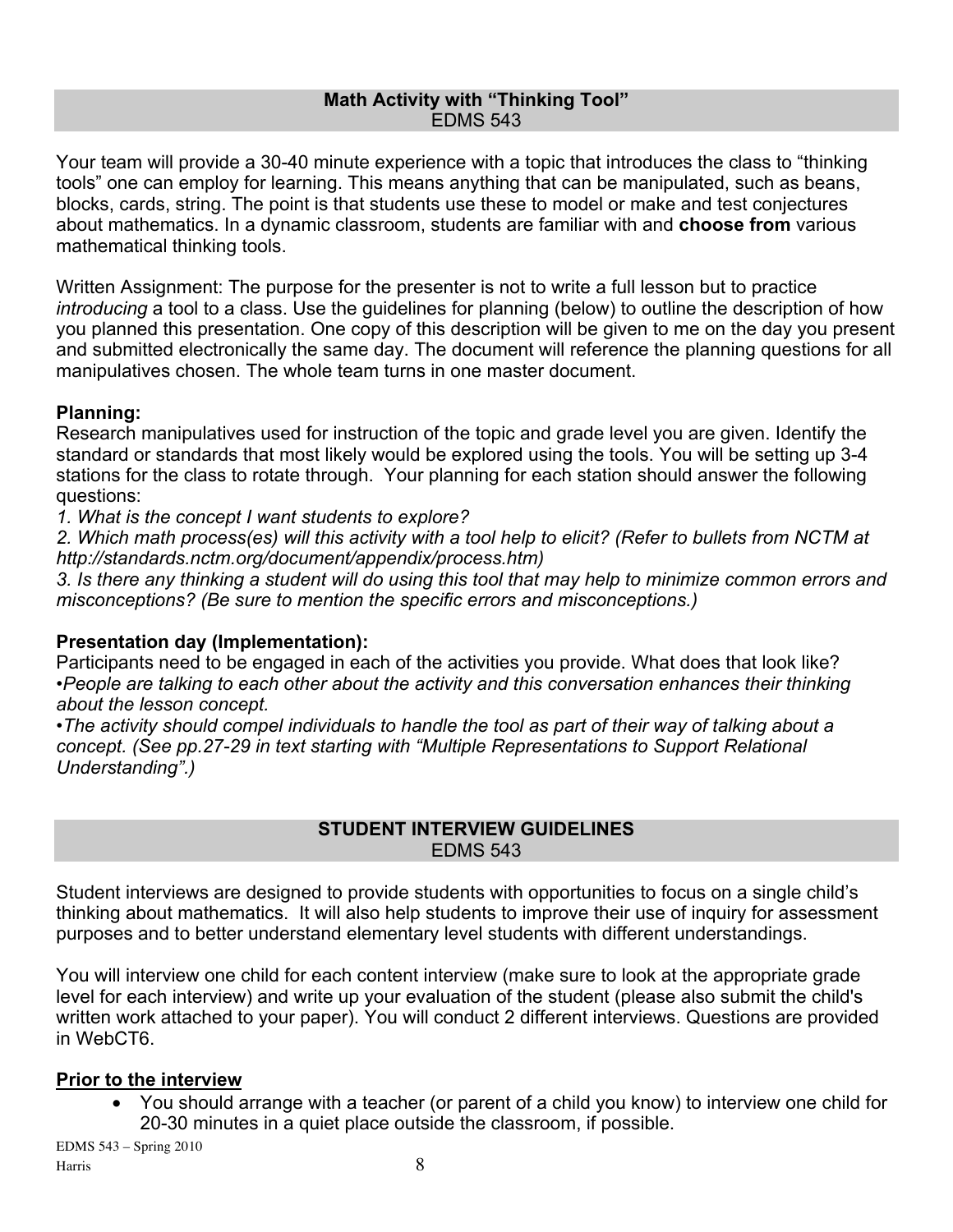- Provide the teacher with some understanding of what the interview will contain and see if he/she has any thoughts about how this child will do on the assessment.
- Develop a list of questions you may want to use if the child is not forthcoming with a response. For example, if the child says "I just knew it", you might respond with "What did you think about first?" or "If you were helping a friend, how would you explain what you did?"

# **During the interview**

Work with the child individually. Begin the interview by informing the child that you will be giving him/her a series of math problems to solve and that you are interested in his/her thinking process and in the strategies s/he uses to solve these problems. Inform the child that s/he can solve the problems in any way s/he wants. Please remind the child that the interview is voluntary and that s/he can end the interview at any time (if a student does end early then please find another willing student). Do everything you can to help make the child comfortable.

Orally provide the child with each problem, posing them one at a time, you received from class and provide him/her with sufficient time to complete each problem. You may also want to provide the child with a written copy of each problem and/or manipulatives.

After the child answers each problem you should ask a variety of questions that will help you to better understand the child's thinking and to assess his/her mathematical understanding. **You will want to note the questions you ask and the child's responses** and it may be necessary to ask the child to wait while you are writing -- it is OK to ask the child to wait. **You should not tape-record/video-tape the interview without parental permission**.

# **During the interview, be sure to consider the following:**

- The best thing you can be is genuinely curious. Remember the point of the interview is to discover how the child thinks -- *NOT* to guide the child to the correct answer (try to fight the urge to be "teacher").
- Offer manipulatives and other strategies/methods to support the student and their ability to solve the problems and demonstrate their thinking.
- Be careful to respond similarly to correct and incorrect answers. Be curious about all solution strategies -- not just the ones leading to incorrect solutions.
- Your primary role is to listen. Make sure you allow enough "wait time" -- children need time to think before answering.
- Make sure the child feels comfortable during the entire interview. If the child clearly cannot answer a problem, move on to the next problem. If you feel that the child is really struggling and frustrated, you may want to end the interview or give the child a problem you are fairly certain s/he can solve and then end the interview. If you cut an interview short because of student difficulty, be sure to discuss your reasoning in your write-up.

## **After the interview**

You should write no more than a two-page reflection that includes a brief discussion on each of the following two points:

• What specifically did you learn about this child's mathematical understanding? Here you will want to make some claims about the mathematics your student understands or doesn't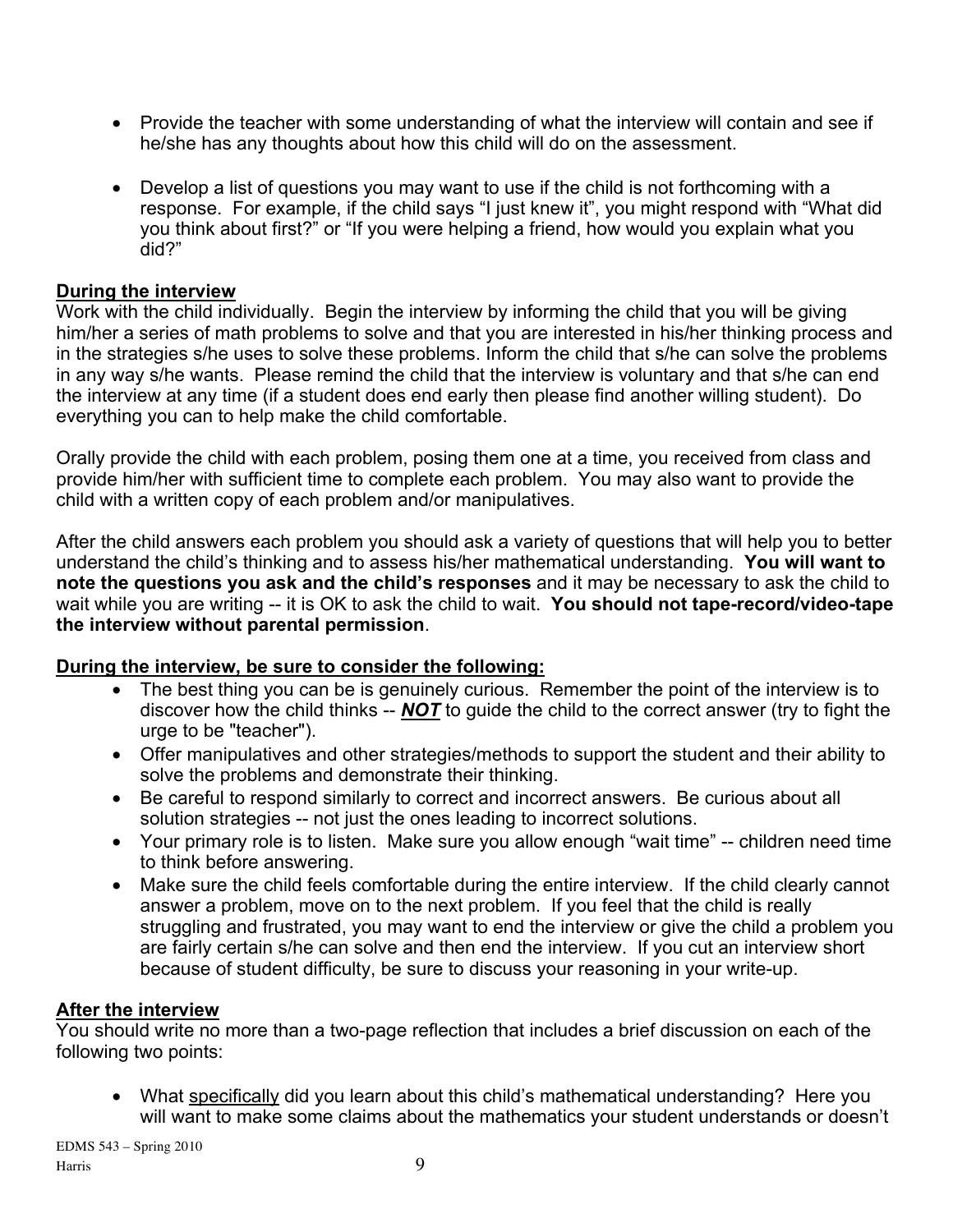understand. I am looking for more of an explanation than just your student could or couldn't solve a particular problem.

• What specifically might you do for this child if you were his/her teacher? Here you might want to include discussions about such issues as curriculum, instructional strategies, etc.

# **Grading:**

Each interview will be worth a total of 20 points. More specifically, I will be looking for nicely written papers that clearly and specifically express what you learned about: 1) the child's mathematical understanding and 2) what you would do next for this child if you were his/her teacher (again be specific here). For example, you might recognize that this student lacks a conceptual understanding of multiplication – so as this child's teacher you might want to pose meaningful problems related to multiplication, etc.

\*NOTE: When you turn in your write-up, you should also include the child's written work (if it exists) and without the student's "actual" name listed.

# **MATHEMATICAL RESOURCES ASSIGNMENT (10 points embedded in final Lesson total)**

In preparation for your Lesson Assignment, you and your partner will construct an Annotated List of Resources that your fellow colleagues will find helpful when teaching your mathematical topic to students. Your list should include resources that directly relate to your mathematical topic (e.g., algebra, geometry, etc.). For example, you should include such things as children's literature, teacher support materials, manipulatives, WWW locations, research articles, videos or movies, software, etc. Please include any useful information that you find when researching your topic so that your colleagues can learn from your work (but do not include duplicated pages from teacher workbooks, rather provide citations along with short descriptions of your resources). I will be looking to find well- constructed packets of information. If you partition the workload it should not be an overwhelming task. If each group prepares a packet of materials that is filled with important resources, and we share that information in class, then you will each have a wealth of information on some of the important mathematical resources for use when you teach! A general "rule of thumb" might be for your group to try and find 5 resources in each of the areas mentioned (a minimum of 10 resources per group member). Some topics will naturally have more resources than other topics.

Your group will need to turn in one nicely prepared copy of your List of Resources. Your group should also be prepared to include in your lesson reflection some highlights of the resources you found (consider bringing in a few of the items that you found most helpful when planning your presentation and resources for these materials).

This project is purposefully open-ended in the hopes that you will go out and find some great resources for your mathematical topic and for your presentation. You should talk with your master teachers, use the internet, and make use of materials I provide. However, if you have any questions or challenges finding resources, please be sure to ask (I am happy to provide support…I want these to be good so they are useful resources).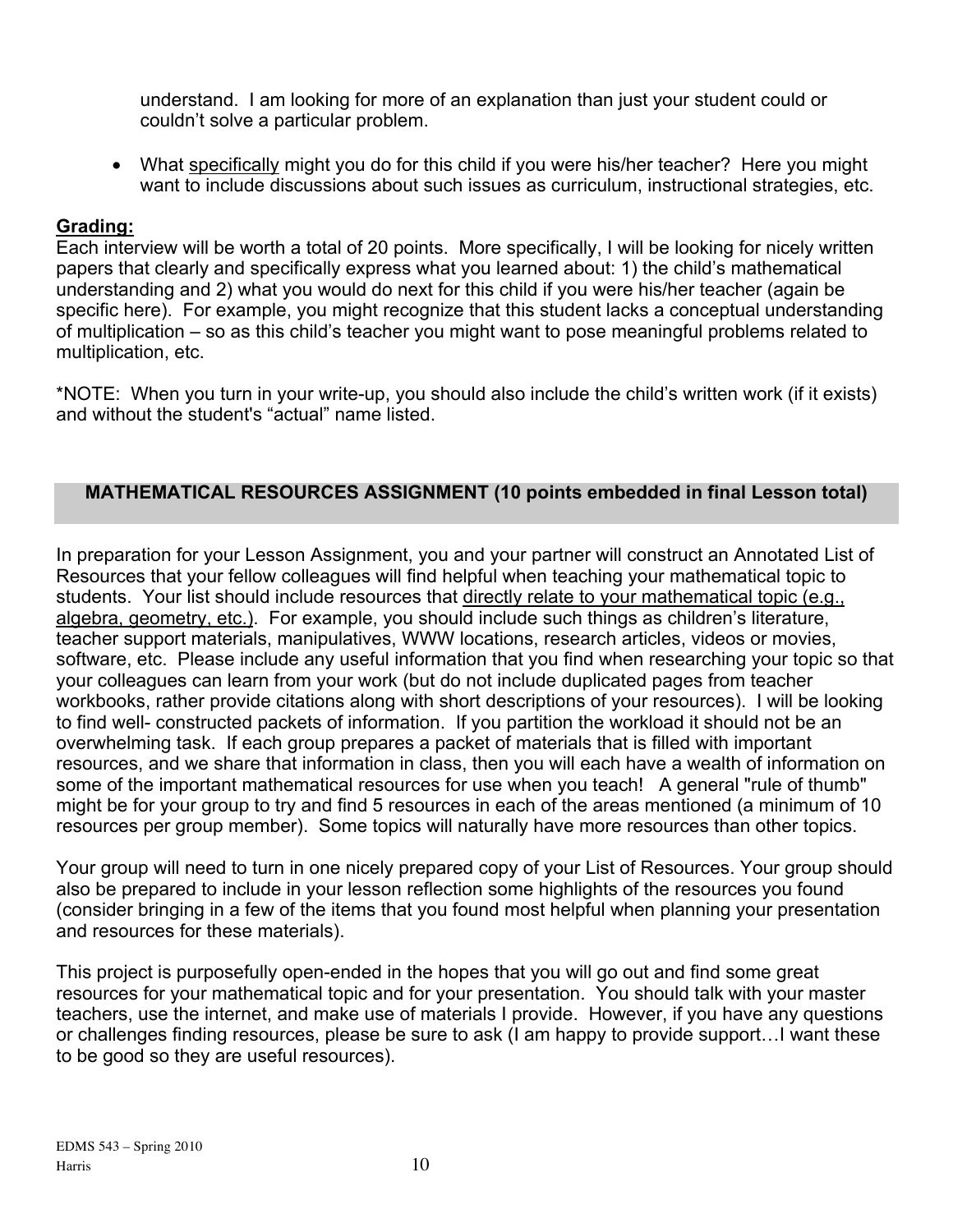# **Mathematical Lessons (Done in 2 Stages)**

Working in small groups or partners, students will demonstrate various methods to teach a mathematical concept. Groups of two will work together to prepare lessons in a given strand of the elementary math curriculum. Each member must prepare to present the lesson to a class at a participating school or another alternative setting.

 This process will be done in two stages. Stage one is a 3-phase lesson that focuses on strategies for student inquiry and engagement in mathematics. Stage two will include this 3-phase lesson embedded in a full COE template that provides more specific information about a complete planning experience. You will turn in both lessons. We will have time in class to work on these as well as reflect on the lesson.

### **Sage 1: Three-Phase Lesson Assignment (40 points)**

You will prepare a Three-phase lesson plan on the template I provide. This lesson will be taught and your reflection will include revisions to this written plan.

| The Launch Phase<br>(Anticipatory Set and<br>Teaching to the<br>Objective)<br>10 points | Provides an introduction to<br>the lesson                                                                                                                         | & effective introduction that<br>motivates students,<br>challenging/interesting<br>problem(s) that orient student<br>thinking and engages all<br>learners                                                                        | & establishes expectations<br>and provides script for<br>teacher and times for each<br>activity.                                           |
|-----------------------------------------------------------------------------------------|-------------------------------------------------------------------------------------------------------------------------------------------------------------------|----------------------------------------------------------------------------------------------------------------------------------------------------------------------------------------------------------------------------------|--------------------------------------------------------------------------------------------------------------------------------------------|
| The Explore Phase<br>(Guided Practice)<br>10 points                                     | Describes how you will ask<br>questions that guide and<br>allow students to explore<br>the math concepts in the<br>lesson                                         | & details the steps that build<br>students' conceptual<br>understanding (cognitively<br>demanding tasks instead of<br>merely rule-oriented drill);<br>provides hints/assists and<br>questions you might give as<br>students work | & predicts what might<br>happen, provides<br>accommodations and<br>modifications for students<br>who may struggle or excel.                |
| The Summarize Phase<br><b>Independent Practice</b><br>and Reflection)<br>10 points      | Describes how you will<br>wrap up the lesson and<br>structure opportunities for<br>practice at the appropriate<br>level of difficulty for the<br>various students | & clearly describes how you<br>will format the discussion of<br>the learning task, what<br>questions will you ask to<br>encourage students to draw<br>conclusions and to extend<br>their thinking, etc                           | & provides strategies for<br>increasing students'<br>reflection and meta-<br>cognition between lesson<br>content and the outside<br>world. |

# **Scoring Rubric For 3-Phase Lesson Plan**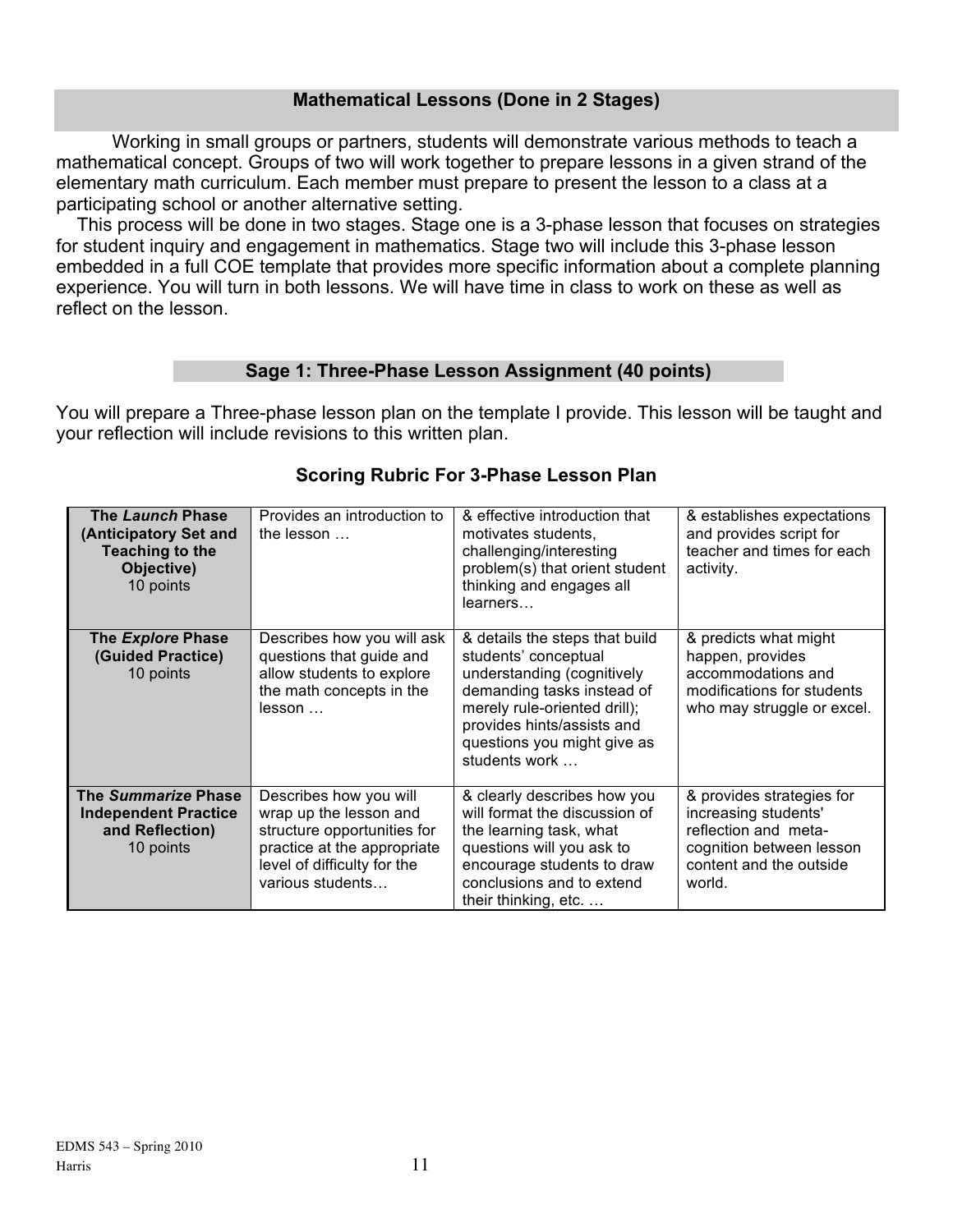# **Stage 2: COE Lesson Template (40 Points)**

### **LESSON DESIGN ASSIGNMENT GRADING RUBRIC** EDMS 543

| <b>Design Component</b>                                                                                   | Approaching                                                                                                         | <b>Meets</b>                                                                                                                                                                                                                                | <b>Exceeds</b>                                                                                                                                                                                               |  |
|-----------------------------------------------------------------------------------------------------------|---------------------------------------------------------------------------------------------------------------------|---------------------------------------------------------------------------------------------------------------------------------------------------------------------------------------------------------------------------------------------|--------------------------------------------------------------------------------------------------------------------------------------------------------------------------------------------------------------|--|
| & Criteria                                                                                                |                                                                                                                     | (includes the criteria for                                                                                                                                                                                                                  | (includes the criteria for                                                                                                                                                                                   |  |
|                                                                                                           |                                                                                                                     | Approaching)                                                                                                                                                                                                                                | Approaching & Meets)                                                                                                                                                                                         |  |
|                                                                                                           | Part I. Elements of Learning Experience (4 points)                                                                  |                                                                                                                                                                                                                                             |                                                                                                                                                                                                              |  |
| Title, Grade Level, &<br><b>Time</b>                                                                      | Provides a title that is<br>related to the lesson<br>activity; provides grade<br>level and time allocation          | & title addresses the<br>math concepts in the<br>lesson; appropriate<br>grade level and time<br>allocation                                                                                                                                  | & describes where the<br>title fits within a unit<br>plan.                                                                                                                                                   |  |
| <b>CA Standards and</b><br>Lesson-specific<br><b>Learning Objectives</b><br>and<br><b>Math Concept(s)</b> | <b>CA Standards are</b><br>identified and each is<br>addressed in a learning<br>objective or a set of<br>objectives | & each learning<br>objective is clearly<br>stated in terms of what<br>students are expected<br>to know and do                                                                                                                               | & identifies which of the<br>three facets of<br>mathematics learning<br>(procedural proficiency,<br>conceptual<br>understanding, &<br>problem solving) each<br>learning objective is<br>designed to address. |  |
| <b>List of materials</b>                                                                                  | Provides a list of<br>materials                                                                                     | & the materials are<br>appropriate                                                                                                                                                                                                          | & effective materials<br>that help achieve the<br>learning objectives; if<br>uncommon materials<br>are used, describes how<br>to obtain and/or produce<br>them.                                              |  |
| <b>Class Description and</b><br><b>Developmental Needs</b>                                                | Provides the class<br>demographic<br>information; describes<br>students' prior<br>knowledge &<br>experience         | & includes<br>developmental needs of<br>the students                                                                                                                                                                                        | & includes ALL groups<br>of students who present<br>a different instructional<br>challenge (ELL, Special<br>Ed, GATE, etc.) and<br>their particular learning<br>needs.                                       |  |
| Part II. Assessment Plan (10 points)                                                                      |                                                                                                                     |                                                                                                                                                                                                                                             |                                                                                                                                                                                                              |  |
| <b>Assessment</b><br><b>Strategies and</b><br><b>Rubrics</b>                                              | Provides assessment<br>strategies and rubrics<br>for each objective                                                 | & articulates if each<br>strategy is entry-level,<br>progress monitoring or<br>summative assessment:<br>clearly describes types<br>of assessment, purpose<br>and implementation<br>(how will you know if<br>they have met the<br>objective) | & provides multiple<br>opportunities for the<br>instructor to check for<br>understanding and<br>clearly communicates to<br>students about the<br>expectations.                                               |  |
| Part III. Instructional Strategies (Points given in 3-Phase Lesson Plan Assignment)                       |                                                                                                                     |                                                                                                                                                                                                                                             |                                                                                                                                                                                                              |  |
| <b>The Launch Phase</b><br>(Anticipatory Set and<br><b>Teaching to the</b><br>Objective)                  | Provides an introduction<br>to the lesson                                                                           | & effective introduction<br>that motivates students,<br>challenging/interesting<br>problem(s) that orient<br>student thinking and<br>engages all learners                                                                                   | & establishes<br>expectations and<br>provides script for<br>teacher and times for<br>each activity.                                                                                                          |  |
| The Explore Phase                                                                                         | Describes how you will                                                                                              | & details the steps that                                                                                                                                                                                                                    | & predicts what might                                                                                                                                                                                        |  |